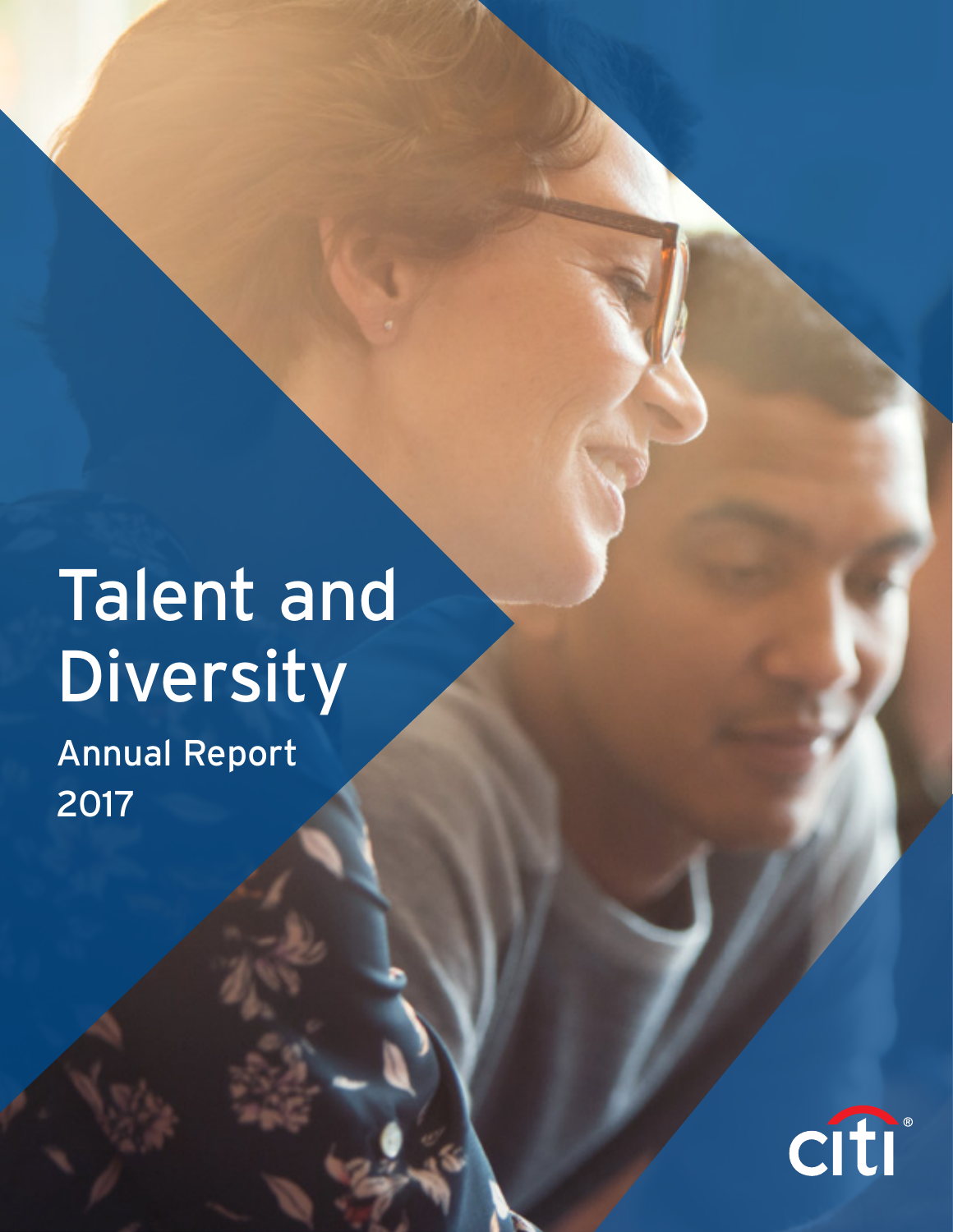# **Talent and Diversity**

At Citi, we continually enhance the professional development programs and resources offered globally to support the career progress and work/ life balance of our employees. We're also committed to being a truly diverse company where employees come to work every day at a place that recognizes and celebrates our diverse backgrounds and experiences. To this end, we are setting representation goals around diversity, and our leaders are being held accountable for continued progress towards these goals.

Research by Citi Global Perspectives & Solutions (GPS) estimates that reducing gender inequality, for example, could add 6 percent GDP growth to advanced economies over 20 years.1 At Citi, our employees reflect the remarkable range of cultures and perspectives of our clients across the more than 160 countries and jurisdictions where we do business a powerful advantage that combines global insights with deep local knowledge and helps us drive growth and progress.

We know we have more to do to become as diverse at all levels as we aspire to be, and we are committed to making specific changes where needed. For example, in January 2018, we announced new efforts to support pay equity. Based on an analysis of compensation in the U.S., the UK and Germany, we found that women at Citi are paid on average 99 percent of what men are paid, and U.S. minorities are paid 99 percent of what non-minorities are paid. This analysis incorporated a number of factors accounting for differences in pay, such as job function, seniority and geography. As part of this year's compensation cycle, we made adjustments to help close these gaps and further our goal to become an employer of choice for employees of diverse backgrounds. We are committed to continuing to review compensation for pay equity and will continue this analysis in all other countries where we work.

## **Managing Diversity**

A diverse workforce that represents a wide range of backgrounds, perspectives and experiences is an important part of Citi's mission and is directly related to our ability to innovate and deliver results for our clients. Our diversity strategy, which we refreshed in January 2017, emphasizes a culture of embracing diversity that is embedded across all levels, from junior employees to the C-suite. As part of our Diversity Strategy, we are working to set additional representation goals to drive the hiring, promotion and retention of women and U.S. minorities.

Senior leaders across the company — including our Affinity Leaders and our Human Resources (HR) Operating Committee, among others — ensure that our programs and policies advance our culture of inclusion, and our Board of Directors reviews our progress and objectives annually.

We engage with employees at all levels to encourage a diverse and inclusive workplace. As such, we have structured our Affinity model to be more closely connected to our business strategy and to promote individual leadership and employee development.

<sup>1</sup> Citigroup, Inc., *Women in the Economy II* (November 2017), page 3, [https://ir.citi.](https://ir.citi.com/rxehymXStWqV7Y6S58ExJLPdJPjqZicwdoxqT%2Fc0qDsBMFxbL%2FzcJiG%2FgKE%2BRxwHcad8oQrgD1w%3D) [com/rxehymXStWqV7Y6S58ExJLPdJPjqZicwdoxqT%2Fc0qDsBMFxbL%2Fzc-](https://ir.citi.com/rxehymXStWqV7Y6S58ExJLPdJPjqZicwdoxqT%2Fc0qDsBMFxbL%2FzcJiG%2FgKE%2BRxwHcad8oQrgD1w%3D)[JiG%2FgKE%2BRxwHcad8oQrgD1w%3D.](https://ir.citi.com/rxehymXStWqV7Y6S58ExJLPdJPjqZicwdoxqT%2Fc0qDsBMFxbL%2FzcJiG%2FgKE%2BRxwHcad8oQrgD1w%3D)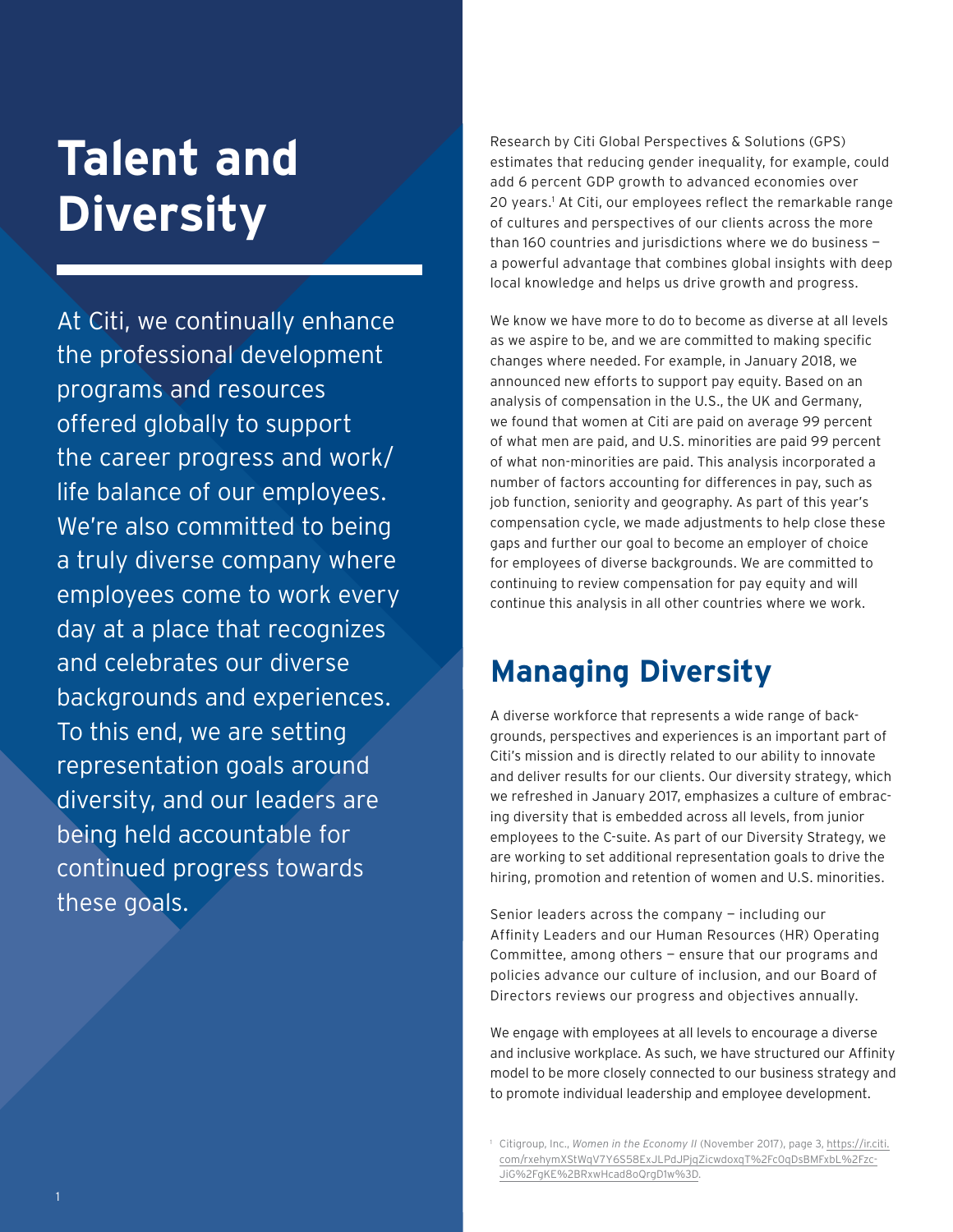## Bringing Our Affinities to Life

Our Affinity model, built on the foundation of our global grassroots Employee Network program that has existed for many years, is our approach to disseminating the company's diversity priorities and goals. The work of our senior leaders to bring our Affinities to life across Citi has been an important signal to our employees worldwide. Members of our CEO's leadership team, along with other senior leaders across the company, co-chair each of our Affinities to help provide accountability for increasing diversity at Citi. The Affinity leaders act as public champions for the priorities and needs of that demographic, both within the company and externally. Our 10 Affinities — Asian Heritage, Black Heritage, Citi Women, disABILITY, Generations, Hispanic/Latino Heritage, Citi Salutes, Multicultural, Parents, and Pride — each represent different demographics and are designed to ensure that we understand, appreciate and leverage the uniqueness of our entire employee base.

In 2017, we identified senior leaders and developed priorities for five of these Affinities and plan to do the same for the remaining five Affinities in 2018.

## Employee Network Chapters

Employee Network chapters serve as local branches of our Affinities and are an important part of the implementation of our diversity strategy. These grassroots organizations are initiated and led by employees and offer professional development, mentoring, networking and community engagement opportunities to members and colleagues. Consistent with our inclusive culture, Employee Network chapters are open to all Citi employees, whether or not they identify with a particular affinity. In 2017, we exceeded 150 Employee Network chapters globally, and anticipate more growth in the number of chapters as employee interest continues to increase.

## **AFFINITIES IN ACTION**

Our Affinities are an important part of our approach to diversity and, through our new model led by senior leaders, we had some notable accomplishments in 2017:

**Citi Women** supported International Women's Day with over 238 events in 75 countries.

**Black Heritage** formed five new Employee Network chapters in the U.S., helping us reach 150 chapters across all Affinities.

**Citi Women and Black Heritage** rolled out a new initiative through which Citi senior leaders are mentored by diverse colleagues, to foster open dialogue and build understanding among executives of diverse employees' experiences in the workplace.

**Pride** was active in public advocacy efforts by the company, including signing the *Masterpiece Cakeshop v. Colorado Civil Rights Commission amicus brief* in support of LGBTQ equality in a Supreme Court case involving freedom of religion and LGBTQ rights.



*Citi employees at the Hong Kong Pride Parade*

Across Affinities, we piloted a mentoring program in which managing directors and directors mentor high-performing female and U.S. minority senior vice presidents and vice presidents over a four-month period, to facilitate personalized learning and development.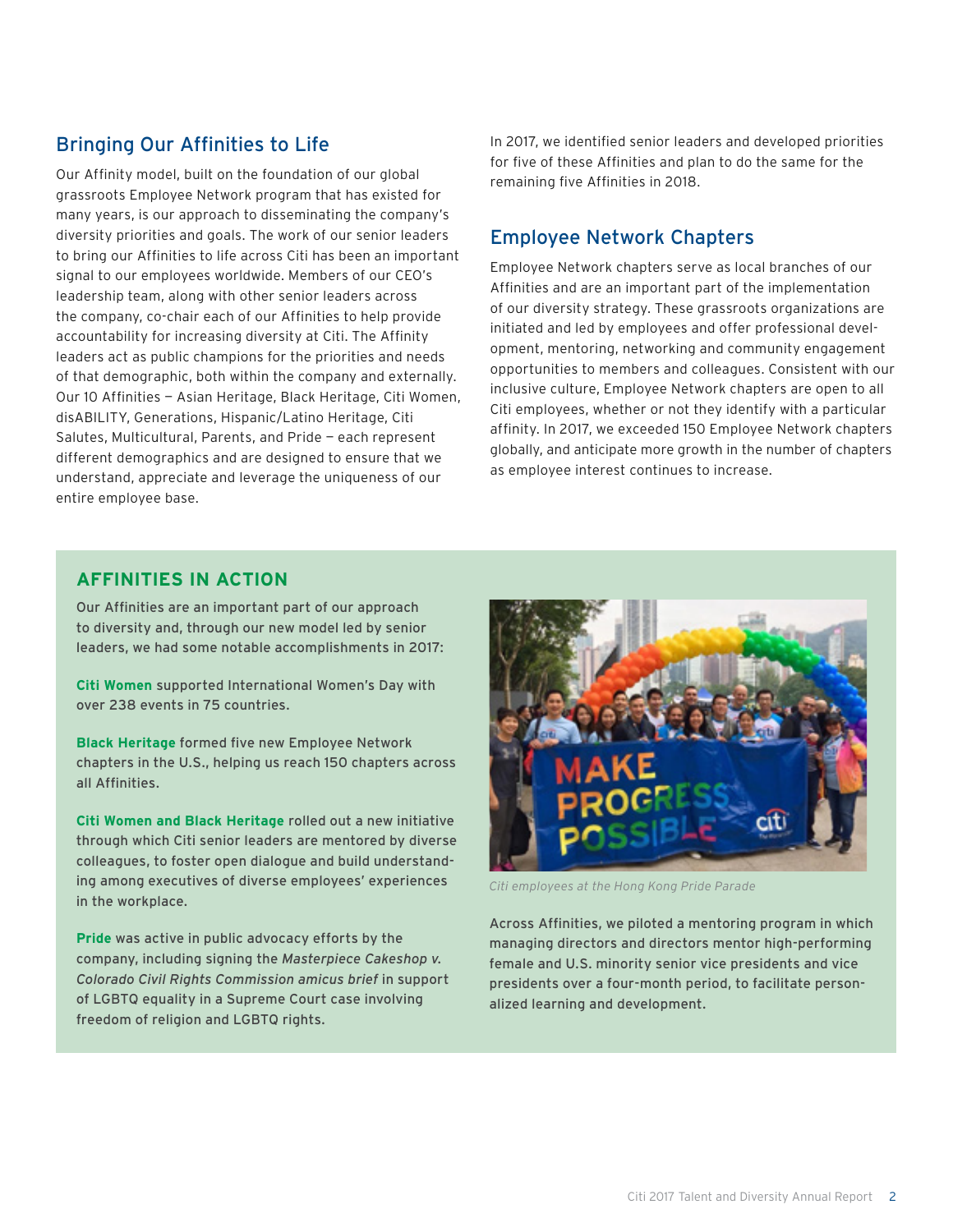## Representation Goals

In 2017, our CEO's leadership team agreed on an approach to implement firmwide representation goals. Throughout 2018, the team will work to set specific goals for representation of women (globally) and black employees (in the U.S.), working at the vice president level and above. We believe that setting goals will help accelerate our progress with respect to both of these groups.

The representation goals are being developed based on an analysis of representation and engagement data for each Affinity demographic, and will be set annually by senior leaders with the support of historical representation data, future growth plans, market availability and benchmarking data.

## **CITI'S WORK TO ADVANCE SDG 5: GENDER EQUALITY**

The UN Sustainable Development Goals (SDGs) are a comprehensive set of interrelated goals that aim to address development challenges to end poverty, protect the planet and ensure prosperity for all. Our efforts to promote a diverse and inclusive workplace, including establishing representation goals and other gender equality efforts, directly contribute to SDG 5 in support of gender equality and empowering all women and girls. Specifically, we are enabling progress toward target 5.5, which aims to ensure women's full and effective participation and equal opportunities for leadership at all levels of decision-making in political, economic and public life.

For more information about our contribution to the SDGs, see our [2017 Global Citizenship Report.](http://www.citigroup.com/citi/about/citizenship/)

We are also working toward meeting other important metrics across other underrepresented populations. For example, the representation of employees of Asian heritage in the U.S. within Citi exceeds available candidate levels, so we are working to expand employee engagement and increase opportunities for advancement. For LGBTQ employees, we are working to enlist more allies and expand employee data collection to better capture employee self-identification of sexual orientation and gender identity.

## **CITI SIGNS THE WOMEN IN FINANCE CHARTER**

In July, Citi joined a growing list of financial services firms in the UK in signing the UK Treasury's Women in Finance Charter, a voluntary agreement that companies will take key actions toward permanent and sustainable change for gender diversity at senior levels in the industry. Signatories to the charter pledge to have a designated senior executive accountable for gender diversity, set internal gender diversity targets for senior management, publish annual progress against those targets and also have an intention to link compensation of the senior executive team to the targets.

We have set an initial goal to have 30 percent of our senior management roles in the Europe, Middle East and Africa region held by women by 2025. We are also working to create better gender balance by recruiting equal numbers of men and women into our graduate programs. More information about our Women in Finance Charter targets is available [online.](http://www.citigroup.com/citi/about/countries-and-jurisdictions/data/emea_diversity.pdf)



## **EMPLOYEE NETWORK PROGRAM**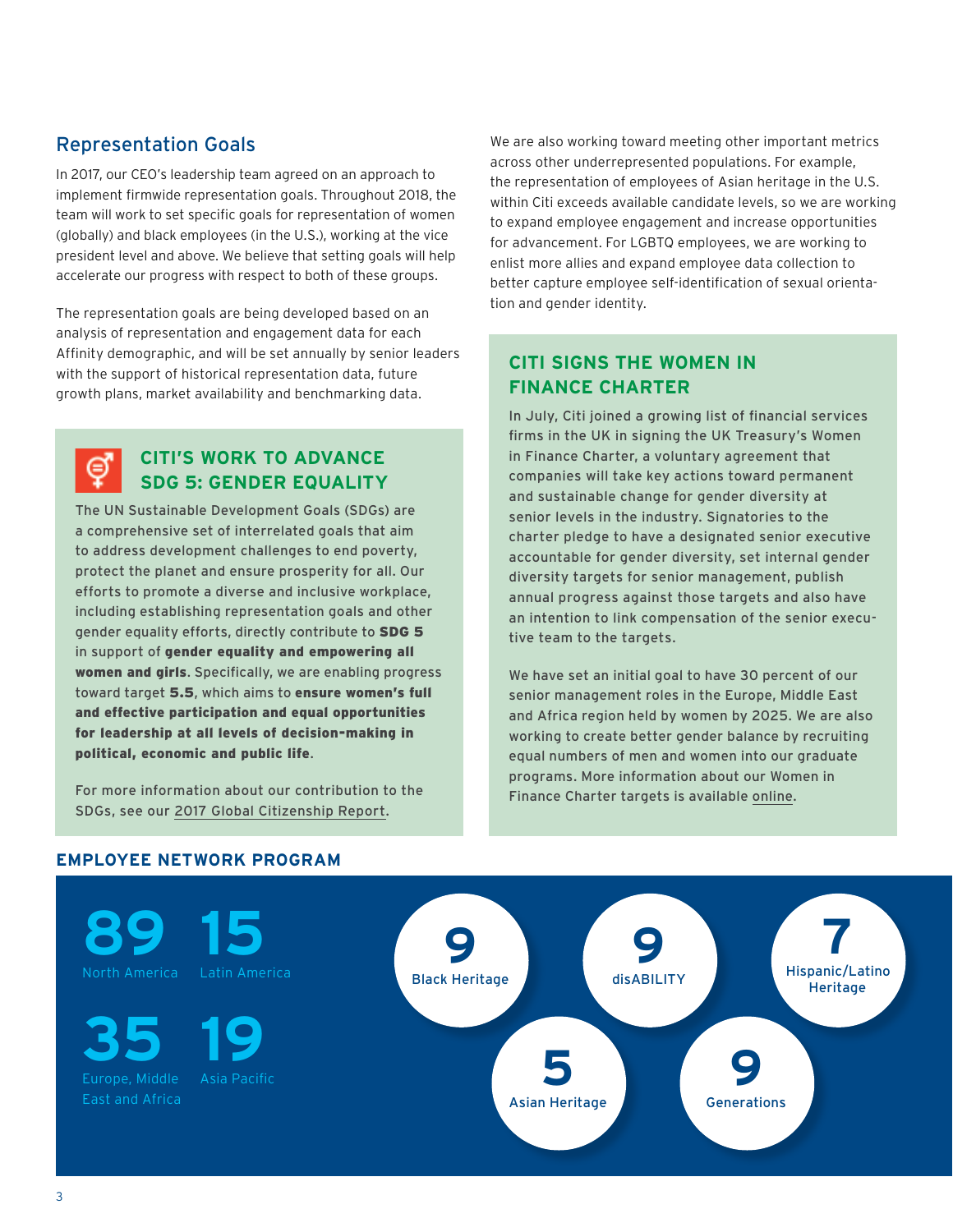## Unconscious Bias Training

We expanded our Building an Inclusive Culture training, which aims to help colleagues recognize unconscious bias and take actions to improve on-the-job decision-making that supports Citi's culture of leadership, ethics and inclusion. After reaching 54,000 employees during the pilot phase, we made the

online training available to all employees in 2017. Over 80 percent of our employees have completed this training to date, and the senior leadership team, including the CEO and HR, have also completed a separate in-person unconscious bias training, which we plan to expand virtually to all employees throughout 2018.

### **WOMEN IN TECH**

The technology industry is among the many that exhibit a large gender gap in their employee base. Citi is working to increase female participation in technology and fintech by creating opportunities along the entire talent pipeline.

In 2017, nearly 100 Citi employees attended the Grace Hopper Celebration of Women in Computing conference, which drew more than 18,000 female technologists to learn from and inspire each other. Citi also had a prominent recruitment presence, to engage potential candidates at all career levels.

Head of Citi FinTech Yolande Piazza joined the UN Women's Global Innovation Coalition for Change, a group whose mission is to drive industrywide action to accelerate the achievement of gender equality and women's empowerment.

Our Jacksonville, Florida, Citi campus held its fourth annual Women in I.T. internship program, which aims to empower girls to learn about careers in technology. We invited 18 girls on the one-week experience to explore the technology industry in a hands-on learning environment.



*Citi volunteers in Toronto serve as guest judges at Canada Learning Code's entrepreneurship camp for girls* 

For more information about Citi's work in technology, including how we create opportunities for women in tech, see our [2017 Global Citizenship Report.](http://www.citigroup.com/citi/about/citizenship/)

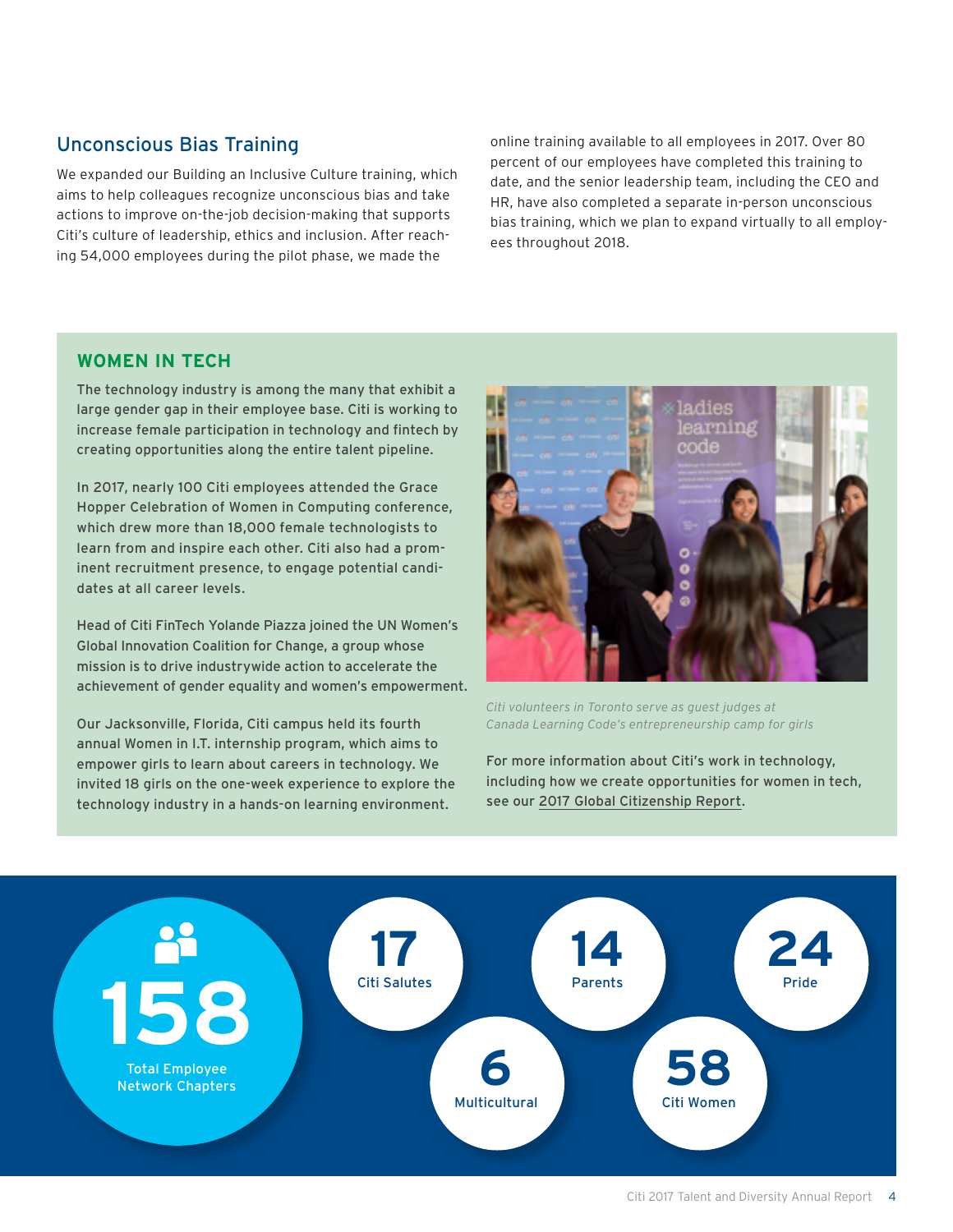### **CASE STUDY**

# **Communicating the Importance of Diversity #TogetheratCiti**

In mid-2017, our two-month-long #TogetheratCiti global campaign engaged hundreds of employees across Citi to share their experiences to strengthen our culture of inclusion and start a candid conversation about diversity. We received hundreds of responses from employees around the world, including the following:



*An all-employee Q&A session with Citi's Affinity Leaders*



*Employees in Taiwan celebrate Pride Week with a panel discussion about creating an LGBT-friendly workplace*

# *Diversity is a melding of differences, ideas and cultures.*

*It represents a coming together of people from all different backgrounds, socioeconomic statuses, sexual orientations and political preferences. It's a learning experience where everyone is challenged to check their privilege at the door, step outside of themselves and see things from a perspective other than their own.*

**– Leah, North America**

"

*Together we can build a more inclusive culture by accepting our differences and by using those differences to drive change and progress, thereby making Citi a truly global bank and giving the best service to our clients.* 

**— Juliana, Latin America**

" *Put simply, our teams must be as diverse as the clients we serve and the communities where we*  11 *live and work.*

**— Gavin, North America**

" *I pledge to support diversity by understanding others' customs, beliefs, ideas and creativity. Together we are not only stronger, but also more effective.*  77

**— Ewa, Europe, Middle East and Africa**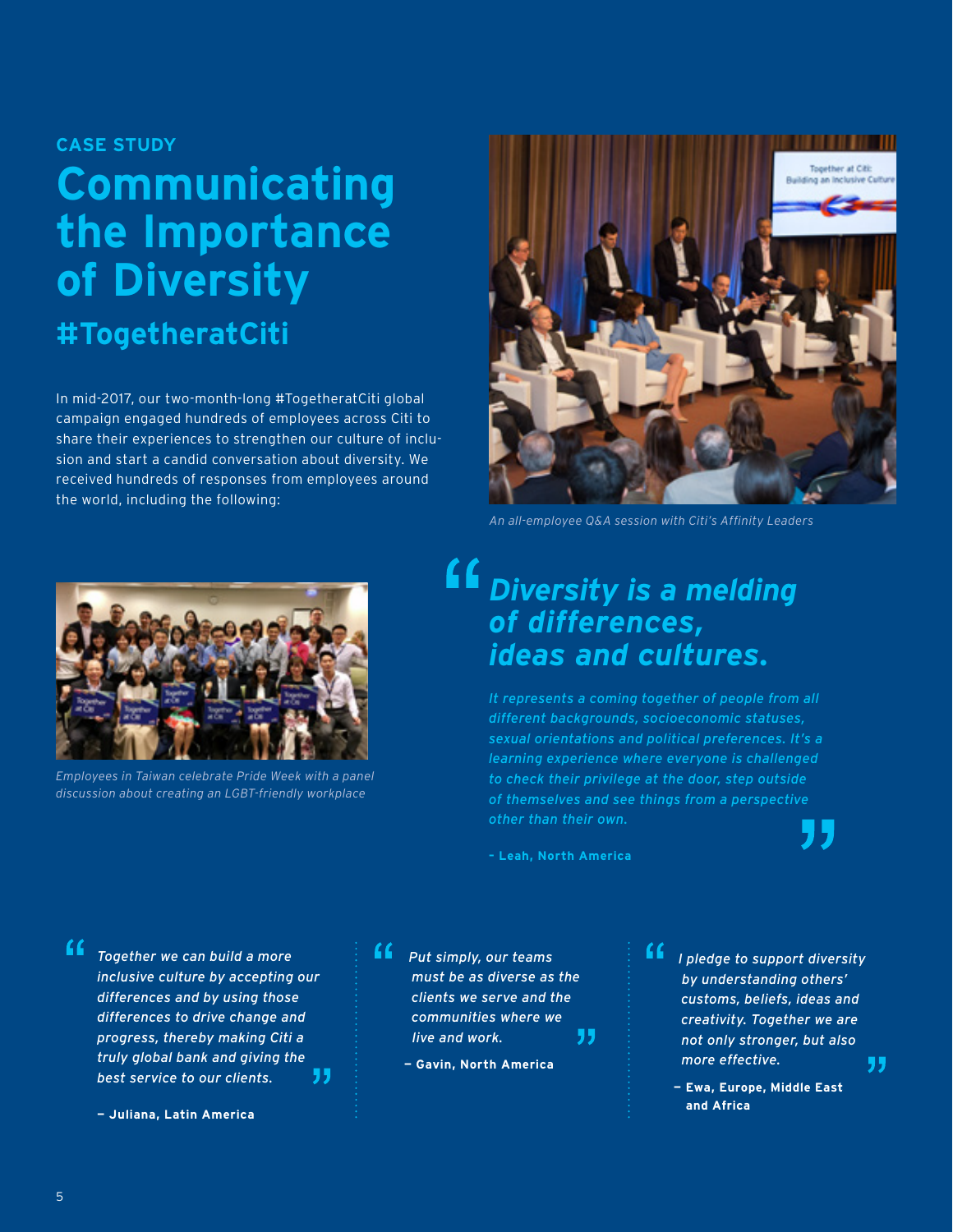# **Recruiting for Diversity**

We are working to ensure that diversity is embraced throughout the hiring process at all levels of the organization. For managing director and director level hires, we are committed to diverse slates and aim to include at least one woman in our interviews and at least one woman or racial/ethnic minority in our interviews for U.S. hires. In 2017, 71 percent of interview slates for managing director and director roles included at least one diverse candidate. We have also continued to use diverse interview panels to promote a broader perspective on hiring decisions. In 2017, 72 percent of managing director level hires were interviewed by a panel with at least one diverse member.

In the U.S., to further drive pay equity, several states have enacted laws prohibiting employers from asking prospective employees for their salary history as part of the recruiting process. Citi has not only met those requirements, but also no longer asks any prospective employees across all U.S. states and Puerto Rico for their salary history (including their bonus history).

## Recruiting Technology and Innovation

The Citi Talent and Diversity, Human Capital Reporting and Analytics and Productivity teams worked together to create a holistic data dashboard that allows hiring teams and business leaders to take a data-driven, quantitative approach to hiring, retaining and promoting high performers from underrepresented groups at all levels. Whereas much of our diversity efforts were focused on director and managing director levels in the past, the new dashboard allows us to look at diversity gaps across the entire organization.

## Campus Recruiting and the Next Generation

Campus recruiting is an important entry point into Citi for underrepresented groups. We continue to use an Early Identification Program for outstanding female and U.S. minority group talent through pre-interview mentor programs and accelerated interviews. Through the Early ID Program, the Citi Diversity Campus Recruiting team is able to focus on the best diverse talent for our Summer Analyst Program. For the 2017 analyst class, Citi hosted on-campus events in spring 2016 and began providing interview preparation and support in June. Thirty-seven students will be joining Citi in 2018 as summer analysts from that process.

We increased female representation in our campus programs to 40 percent in 2017. This representation rate beat our four-year average of 29 percent. We are also beginning to leverage new diversity sourcing platforms so that underrepresented minorities are more likely to be included in our talent recruitment process in the U.S.

# **Client and Supplier Diversity**

The value of diversity to our business extends throughout the value chain, from our employees to our clients and our suppliers. Our workforce reflects the diverse clients and communities we serve. Our clients are deeply engaged in issues related to diversity, and we invite them to participate in activities related to our shared interest. For example, our annual International Women's Day events celebrate women and promote gender equality. In 2017, we hosted 238 related internal employee events in 100 cities across 75 countries. Additionally, we hosted a number of external events that drew over 1,500 clients.

We have targeted increased participation of women-owned businesses in the supply chain as a goal in the coming years. In 2017, we partnered with WEConnect International, a global organization dedicated to the advancement of women-owned businesses and a Citi partner since 2016, to procure an additional \$100 million from women-owned businesses over the next three years, especially from firms located in developing markets.

The Citi Supplier Diversity Program was created to give maximum opportunity to diverse partners who meet our purchasing and contractual standards. The program works to create mutually

## **2017 WORKFORCE DIVERSITY HIGHLIGHTS**

# **51%**

of our total employees globally are female (106,003 people)

# **45%**

of our U.S. workforce are minorities (30,250 people)

# **24%**

of our managing directors and directors globally are female (2,325 people)

# **27%**

of our U.S. managing directors and directors are minorities (1,330 people)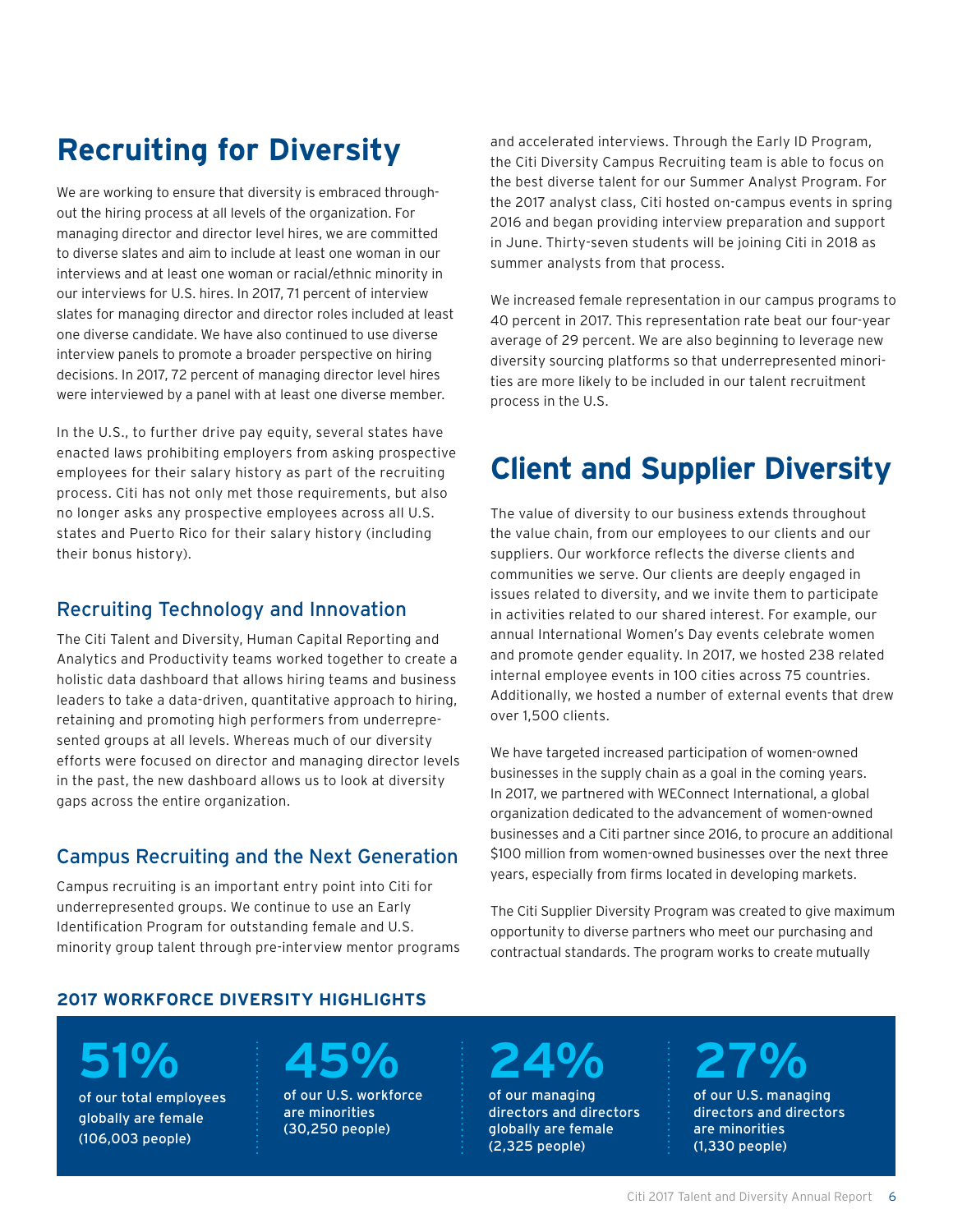# **CITI'S GLOBAL WORKFORCE**

## **EMPLOYEES BY REGION**



# **48,623**

**LATIN AMERICA**

**11,481 NEW EMPLOYEE HIRES (23.6% RATE)**

**6,696 EMPLOYEE TURNOVER (13.8% RATE)**

## **63,193 ASIA PACIFIC**

**12,430 NEW EMPLOYEE HIRES (19.7% RATE)**

**8,970 EMPLOYEE TURNOVER (14.2% RATE)**

Data as of December 31, 2017.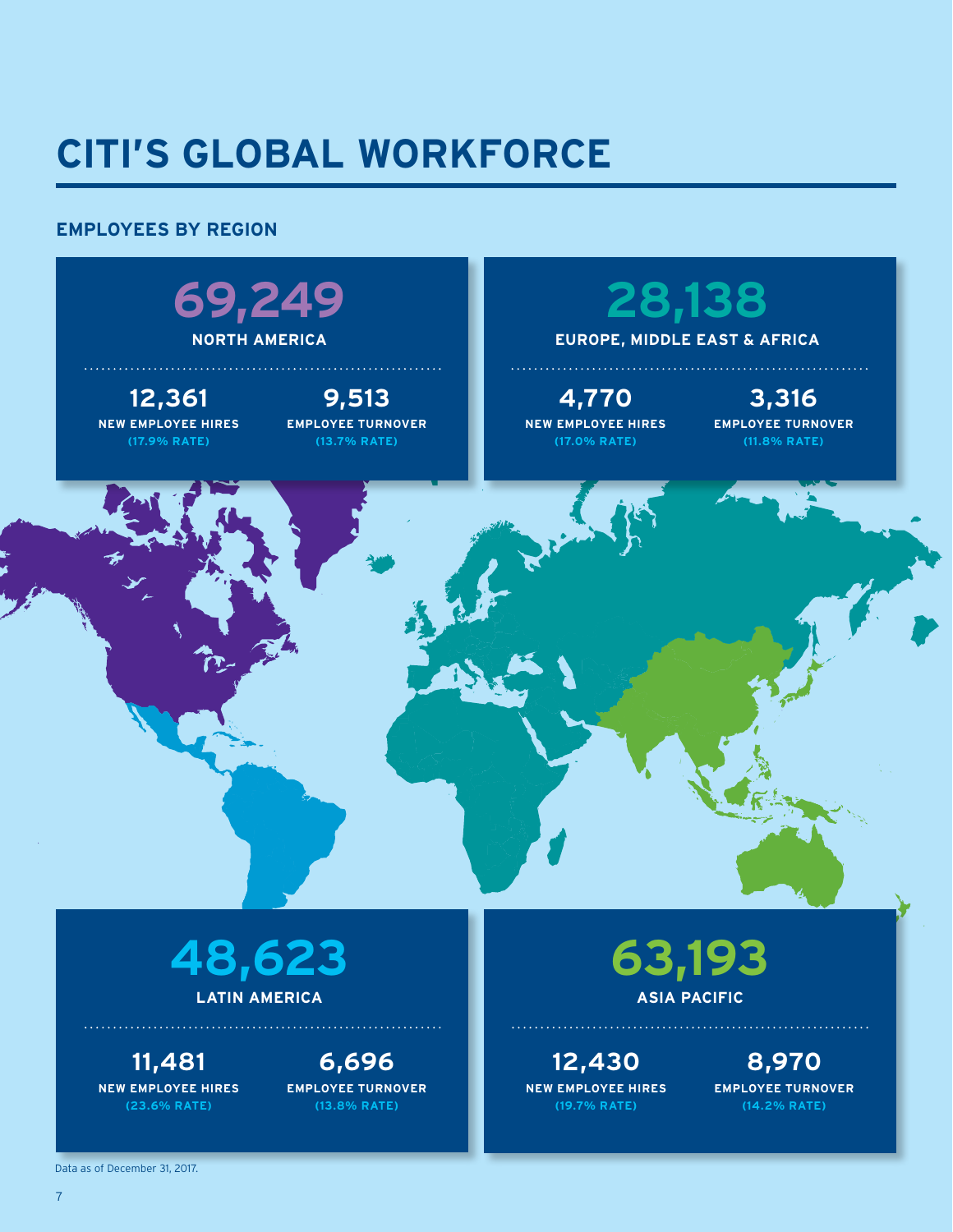### **BY EMPLOYMENT TYPE**

# 





**209,203 TOTAL EMPLOYEES**

**41,042 NEW EMPLOYEE HIRES (19.6% RATE) 28,585 EMPLOYEE TURNOVER (13.7% RATE)**

## **TOTAL BY GENDER**



**14,772 EMPLOYEE TURNOVER (13.9% RATE)**

**20,308 NEW EMPLOYEE HIRES (19.2% RATE)**

**103,200 MALE 20,681 13,792**

**NEW EMPLOYEE HIRES (20.0% RATE)**

**EMPLOYEE TURNOVER (13.4% RATE)**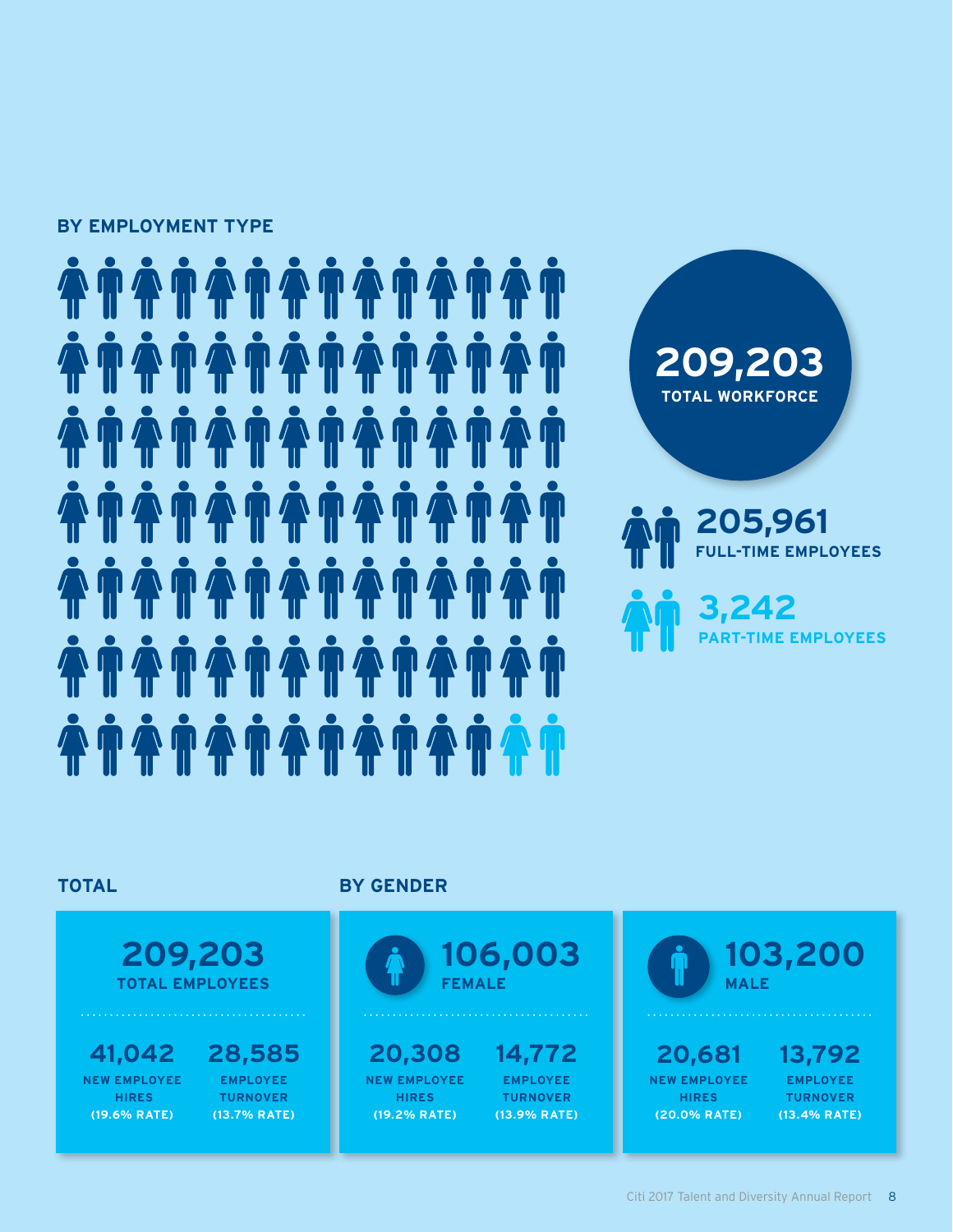beneficial business relationships with diverse suppliers that strengthen the communities we serve and create value for our shareholders. For more information on our Supplier Diversity Program, see our [2017 Global Citizenship Report](http://www.citigroup.com/citi/about/citizenship/).

In 2017, we also received the *New York Law Journal*'s In-House Department of the Year Award for Diversity for the work Citi Legal has been doing to promote the diversity and inclusion agenda both at Citi and in the wider legal community, including our inaugural law firm Diversity and Inclusion Award. Through this award Citi recognizes one of our external law firm partners that demonstrates excellence among its peers through its efforts and achievements in furthering diversity and inclusion.

## **CITI'S COMPENSATION PHILOSOPHY**

Align compensation programs, structures and decisions with stockholder and other stakeholder interests Reinforce a business culture based on the highest ethical standards Manage risks to Citi by encouraging prudent decision-making Reflect regulatory guidance in compensation programs Attract and retain the best talent to lead Citi to success

## **Fair Employment Practices**

One of our most important strategic advantages at Citi is the wide range of cultures, backgrounds and perspectives that being in 160 countries brings to our work. Our global workforce is our greatest asset, and we strive to maintain an environment where opportunities to develop are widely available, where people are hired and advanced on their merits and where our employees treat each other with respect. We are fully committed to equal employment opportunity and comply with the letter and spirit of all laws regarding fair employment practices and nondiscrimination.

For more information on fair employment practices, see our [2017 Global Citizenship Report](http://www.citigroup.com/citi/about/citizenship/) as well as our [Code of Conduct.](http://www.citigroup.com/citi/investor/data/codeconduct_en.pdf)

## Compensation

Citi takes pride in offering competitive salaries across the regions in which we operate. We design our compensation program based on our [Compensation Philosophy,](http://www.citigroup.com/citi/investor/data/comp_phil_policy.pdf) which outlines the five primary objectives that our program and structures aim to achieve. Our approach to compensation also includes ensuring that entry-level employees receive competitive wages within the industry. We also offer employees the opportunity to take advantage of formal or informal flexible work arrangements, including part-time work and job sharing.

## **2017 CONSOLIDATED U.S. EMPLOYER INFORMATION REPORT (EEO-1)\***

as published September 2019

| Job Categories                                  | Gender         | <b>Hispanic</b><br>or Latino | <b>White</b>   | <b>Black or</b><br><b>African</b><br><b>American</b> | <b>Native</b><br><b>Hawaiian</b><br>or Pacific<br><b>Islander</b> | <b>Asian</b>    | <b>American</b><br><b>Indian or</b><br><b>Alaskan</b><br><b>Native</b> | Multi-<br>racial | Total** |
|-------------------------------------------------|----------------|------------------------------|----------------|------------------------------------------------------|-------------------------------------------------------------------|-----------------|------------------------------------------------------------------------|------------------|---------|
| Executive/<br><b>Senior Managers</b>            | Male<br>Female | 2.7%<br>2.7%                 | 52.2%<br>25.7% | 1.8%<br>0.0%                                         | 1.8%<br>$0.0\%$                                                   | 8.8%<br>3.5%    | $0.0\%$<br>$0.0\%$                                                     | 0.9%<br>$0.0\%$  | 0.2%    |
| First/Mid-Level<br><b>Managers</b>              | Male<br>Female | 6.8%<br>5.9%                 | 38.5%<br>25.0% | $2.2\%$<br>3.3%                                      | 0.1%<br>$0.1\%$                                                   | 12.2%<br>5.1%   | 0.1%<br>0.1%                                                           | 0.4%<br>0.4%     | 16.7%   |
| <b>Professionals</b>                            | Male<br>Female | 6.6%<br>5.7%                 | 31.8%<br>22.5% | 3.3%<br>3.8%                                         | 0.1%<br>0.1%                                                      | 15.8%<br>9.2%   | 0.1%<br>0.1%                                                           | 0.5%<br>0.4%     | 37.2%   |
| <b>Technicians</b>                              | Male<br>Female | 15.5%<br>10.8%               | 25.7%<br>28.3% | 6.4%<br>2.2%                                         | $0.0\%$<br>$0.0\%$                                                | $6.0\%$<br>3.5% | $0.0\%$<br>0.4%                                                        | 0.7%<br>0.4%     | 0.7%    |
| <b>Sales Workers</b>                            | Male<br>Female | 12.1%<br>11.0%               | 33.7%<br>16.2% | 3.0%<br>3.5%                                         | 0.1%<br>$0.2\%$                                                   | 9.7%<br>9.5%    | 0.1%<br>0.1%                                                           | 0.3%<br>0.5%     | 6.7%    |
| <b>Administrative</b><br><b>Support Workers</b> | Male<br>Female | 6.5%<br>15.7%                | 15.4%<br>38.5% | 3.8%<br>12.6%                                        | 0.1%<br>$0.2\%$                                                   | 1.6%<br>3.9%    | 0.1%<br>0.3%                                                           | 0.3%<br>0.9%     | 38.6%   |
| <b>Total</b>                                    | Male<br>Female | 7.1%<br>10.0%                | 26.7%<br>28.7% | 3.3%<br>7.1%                                         | 0.1%<br>$0.1\%$                                                   | 9.2%<br>6.4%    | 0.1%<br>0.2%                                                           | 0.4%<br>$0.6\%$  | 100.0%  |

\*For certain job categories, including craft workers, operatives, laborers and service workers, the total amount of employees account for less than 1 percent of staff. As a result, those categories are not included in the table above.

\*\*The total percentage is based on a U.S. workforce of 67,798. Figures may not sum to total due to rounding.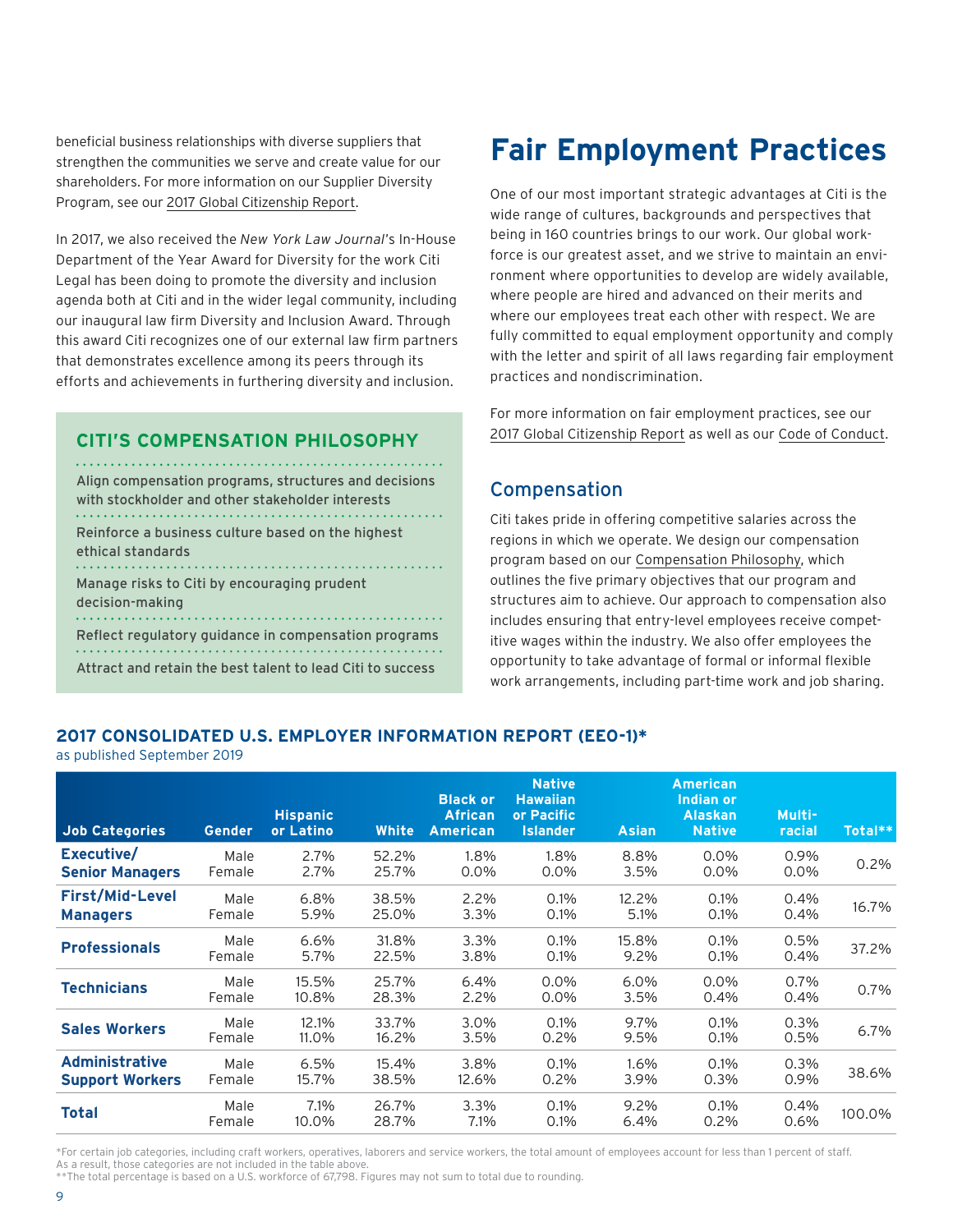We conduct a robust annual review of compensation, which includes multiple layers of reviews of compensation recommendations and pay equity analysis.

## Executive Compensation

We compensate our executives fairly, based on individual and company performance, competitive benchmarking and support of our Mission and Value Proposition. Our [Proxy Statement](http://www.citigroup.com/citi/investor/quarterly/2018/ar18p.pdf?ieNocache=285) contains a scorecard with each named executive officer's financial and nonfinancial performance goals, which are approved by the Board's Personnel and Compensation Committee. We seek to design our executive pay program to motivate balanced behaviors consistent with our focus on long-term strategic goals. Citi incorporates shareholder and stakeholder input on executive pay into our Compensation Philosophy. We apply our Compensation Philosophy through our Executive Compensation Framework, which enables incentive compensation awards to closely reflect our pay-for-performance approach.

## Discrimination and Sexual Harassment in the Workplace

Citi strictly prohibits any form of unlawful discrimination or harassment, as set forth in its widely disseminated and consistently enforced policies. Employees who believe they have been discriminated against or harassed are encouraged to report any incidents that violate Citi's policies to their managers, another member of the employee's management chain, Human Resources, or to the Ethics Hotline. Upon receipt of any complaint, Citi promptly investigates and takes remedial measures up to and including termination of employment, where appropriate. All contacts and investigations are treated as confidentially as possible, consistent with the need to investigate and address the matter and subject to applicable laws and regulations. Citi's policies also strictly prohibit retaliation

### **GLOBAL EMPLOYEE TRAINING BY REGION IN 2017**  AVERAGE HOURS PER EMPLOYEE

| <b>ASIA PACIFIC</b>            | 37.7 |
|--------------------------------|------|
|                                |      |
| EUROPE, MIDDLE EAST AND AFRICA | 37.7 |
|                                |      |
| <b>LATIN AMERICA</b>           | 44.5 |
|                                |      |
| <b>NORTH AMERICA</b>           | 47.8 |

against any employee who has made a complaint or participated in an investigation. For more on our discrimination and harassment policies, see our [Code of Conduct.](http://www.citigroup.com/citi/investor/data/codeconduct_en.pdf)

## **Learning and Development**

Citi employees have access to a range of career development and learning resources to enhance their ability to perform in current roles and prepare for future opportunities — with close to 40 percent of open positions filled internally in 2017. We continued to focus on enhancing our employee learning and development opportunities in 2017 by shifting to more flexible, cloud-based solutions. These digital platforms enable learning when, where and how it is most effective for employees, and we expanded program offerings in 2017. We also offer a range of internal development programs for leaders at all levels, and we continue to evolve those programs to meet new needs. As we enhance our development offerings, we are working to formally capture employee feedback on programming to better understand the impact on employees and the potential for further enhancement. In 2017, all Citi employees received training.

## Digital Learning Solutions

In 2017, Citi piloted a new third-party, online learning platform with more than 11,000 employees. Called Degreed, the platform allows employees to access and share a range of learning resources anytime, anywhere — from courses to videos to articles, on a host of subject areas. Degreed provides access to Citi's many learning libraries, including Udemy, one of the largest producers of education "how-to" videos offering a range of business courses developed by industry experts.

## Internal Development Programs

Leadership training opportunities are offered across Citi to help support new hires and provide development opportunities to those already on the job.

In our Institutional Clients Group (ICG), the New Director Promotion Program takes new directors through an interactive business case seminar that seeks to highlight the qualities and responsibilities of successful Citi leaders. In 2017, over 270 new directors attended, and 98 percent of participants rated the program as "excellent" or "above average."

ICG also offers a Diversity Leadership Program, a six-month program for high-potential women and U.S. minority senior vice presidents and vice presidents to help build confidence, executive presence and strategic skills. To date, over 200 individuals have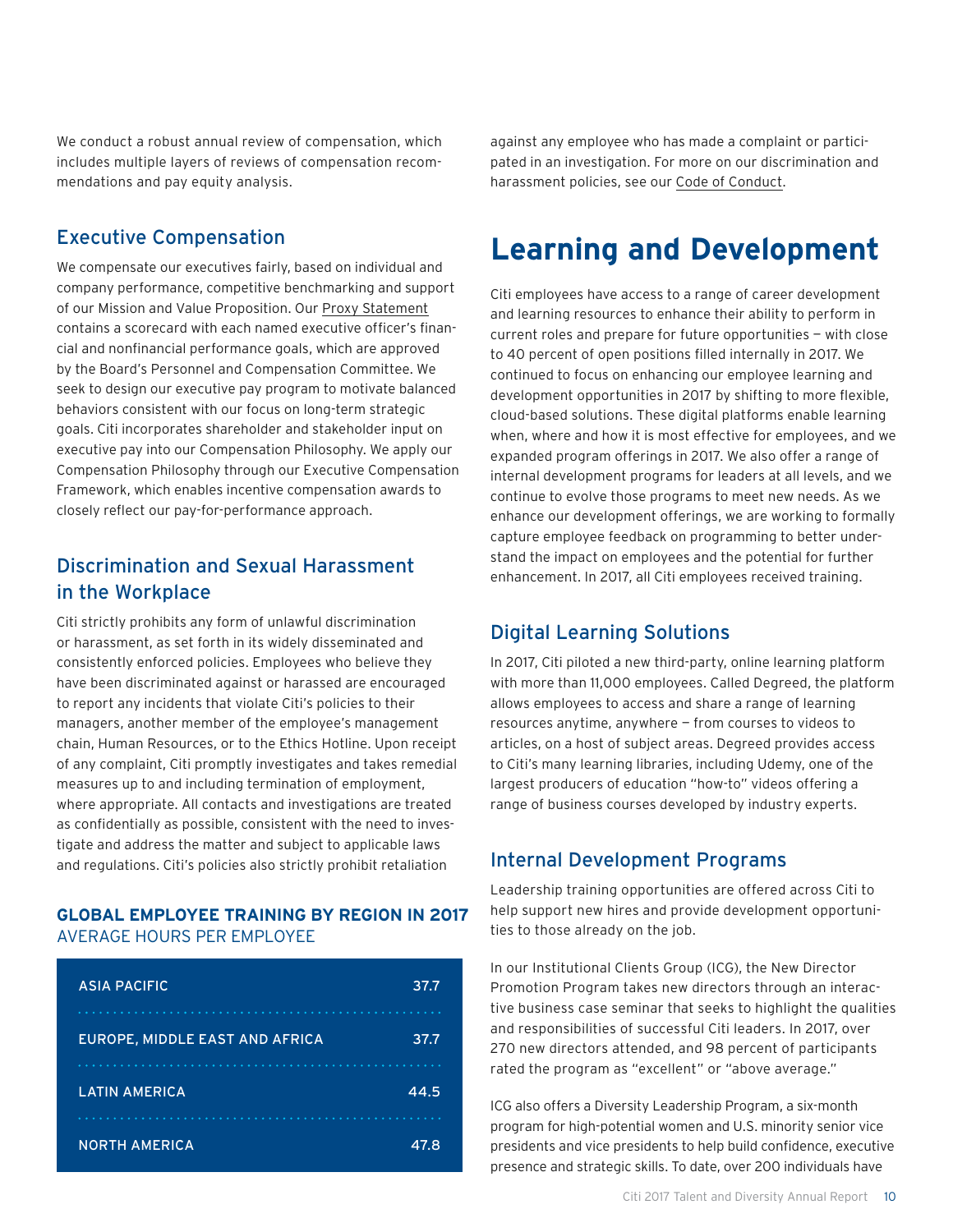## **VOICE OF THE EMPLOYEE**

We survey our employees annually to gather critical input on trends in the workplace and management practices. This feedback informs important changes in company practices. In 2017, instead of one annual Voice of the Employee (VOE) survey, we piloted three shorter surveys throughout the year called VOE Pulse. This format gave Citi additional opportunities to hear from employees on issues such as employee engagement and diversity.

Our Engagement Index, which measures employees' sentiments regarding opportunities for growth, job alignment with skills and perception that the company is making the changes necessary to compete, increased from 76 percent in 2016 to 78 percent in 2017.

We also measured sentiment about diversity. One of our diversity items on the survey — related to senior management support for diverse employees and ideas — increased to 80 percent in 2017.

In 2018, we will return to the traditional, once-per-year VOE survey format.

participated in the program. In addition, our Global Consumer Banking business runs three High Potential Accelerator Programs focused on developing future leaders. Since inception in 2011, 215 employees have participated in these programs. The Women in Risk Program, which was launched by our global Risk group in 2011, has also been instrumental in building a stronger pipeline of women for leadership roles. More than half of the participants in this program to date have taken on new or expanded roles within the firm. Additionally, in 2017, the Finance group launched its inaugural Women in Finance Program, designed to invest in future women leaders by providing exposure to senior leadership and building a community of women in Finance.

The Citi Women's Leadership Development Program is also offered to high-performing female directors from around the world. To date, the program, which offers four days of networking and learning opportunities, has impacted more than 700 female leaders around the world. In 2017, the program began to integrate more peer coaching and exposure to senior Citi leaders.

## Employee Evaluations

Citi provides ongoing feedback and support for employees as an important part of the career development process. Employees receive formal feedback from their managers through mid-year and year-end reviews. In 2017, we enhanced our year-end performance review process to include a tworating system to increase emphasis on and further incorporate our Leadership Standards, in an effort to increase transparency around leadership coaching and feedback. This shift reflects the increased importance of individual leadership within the company to best serve our clients. For more about Citi's Leadership Standards, see our [2017 Global Citizenship Report](http://www.citigroup.com/citi/about/citizenship/).

Some employees also have the opportunity to receive multi-perspective feedback (MPF) surveys from direct reports, peers, partners and other co-workers. Previously, MPF surveys were provided only to senior vice presidents and above; in 2017, we expanded the MPF process to include all people managers. About 46,000 employees (90 percent of those eligible) participated in the program last year. In addition, approximately 4,000 managers who participated in training programs received a 360-degree performance review, which is designed to help these individuals identify opportunities for development. The goal of both the MPF and the 360-degree reviews is to provide a more holistic view of each participant's strengths and development opportunities, to improve their overall effectiveness at Citi.

### **SUMMARY OF TRAINING HOURS**

| <b>Training Type</b>           | 2012  | 2013  | 2014  | 2015  | 2016 | 2017 |
|--------------------------------|-------|-------|-------|-------|------|------|
| Instructor-Led                 | 5.2M  | 5.8M  | 5.6M  | 5.7M  | 5.0M | 3.7M |
| <b>Web-Based</b>               | 5.3M  | 5.1M  | 5.0M  | 4.8M  | 4.8M | 5.1M |
| <b>Total</b>                   | 10.6M | 11.2M | 10.8M | 10.5M | 9.9M | 8.9M |
| <b>Training Hours/Employee</b> | 40    | 44    | 45    | 46    | 45   | 43   |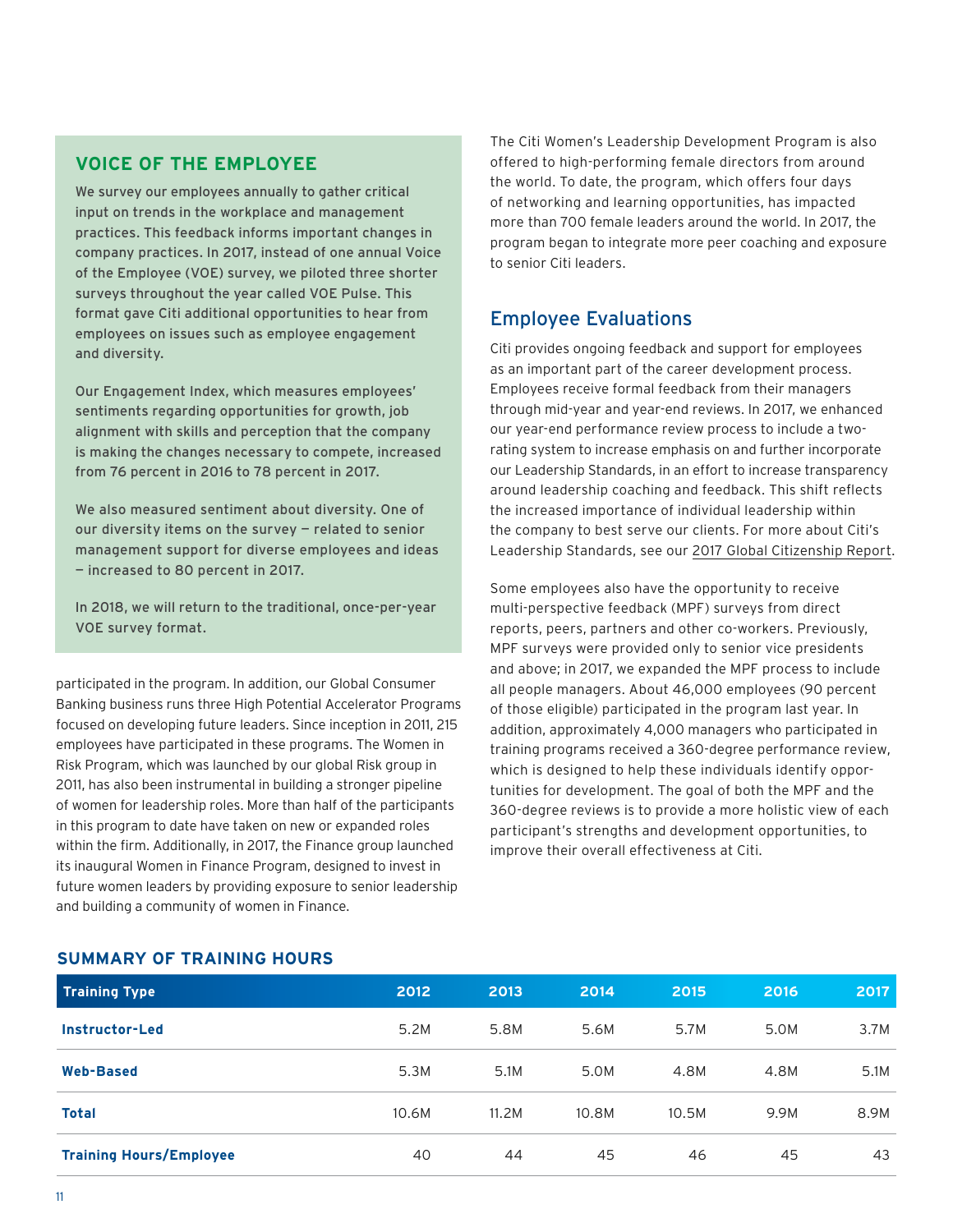## **Workforce Well-Being**

Maintaining policies and a culture of well-being for our employees helps drive business success. We continually evaluate the tools and policies available to maintain the well-being of our global workforce.

## Work/Life Balance

There are several Citi programs that help employees balance their work and life. We embrace a culture of flexible work with both formal and informal flexible work arrangements providing options for how, when and where our employees work — that contribute to employee satisfaction and retention while also increasing productivity. In addition, our Work/ Life Program provides assistance with every day challenges such as child care concerns, legal advice and dealing with identify theft.

We also offer a range of health and wellness programs to encourage a strong work/life balance. Our Live Well Program promotes a culture of physical and mental health and well-being among our employees. We sponsor three global campaigns: Heart Health, Resilience and the Fitness Challenge. Each of these campaigns is aligned with the four pillars of the Live Well Program — healthy nutrition and exercise, health risk reduction, work/life balance and the importance of mental well-being, and a tobacco-free lifestyle. For example, in 2017, the Global Resilience campaign focused on the importance of healthy sleep for physical and mental well-being.

In the U.S., our on-site medical clinics provide health care, free preventative screenings and health promotion programs, immunizations and pre-travel health guidance to all employees. These initiatives help employees and their families achieve their health goals through resources that are free, easy to use and available to employees whether or not they are enrolled in a Citi health plan. We also offer a Health Advocate program, separate from insurance programs, to aid employees in resolving insurance claims, accessing medical specialists and addressing their health needs and those of their families. Our Save Well plans guide our employees in building financial stability and saving for retirement, and we offer a tuition reimbursement plan for those going back to school.



## **CITI FITNESS CHALLENGE SETS A NEW RECORD**

The annual Citi Fitness Challenge encourages our employees around the world to get moving. In 2017, more than 15,000 employees in 95 countries logged nearly 138,000 hours of physical activity over six weeks, breaking Citi's previous record. Our colleagues around the world all participated in their own unique ways, including friendly competitions in the UK and Thailand, bike breaks in Mexico and yoga in Japan.

## **PROMOTING MENTAL HEALTH AT CITI**

The topic of mental health is often overlooked in discussions of well-being. But it's an issue of increasing importance in financial services, where long hours and a high-pressure environment, together with the normal demands of life, can strain many employees.

In the UK, Citi launched the Minds at Citi campaign, which is working to destigmatize the topic with the help of internal videos featuring employees talking about their own challenges with mental health. To mark World Mental Health Day on October 10<sup>th</sup>, we announced that a mental well-being nurse will be permanently on site at our London office to help employees in need. The initiative will increase access to counseling services for busy employees. We also used World Mental Health Day as an opportunity to share the Minds at Citi campaign and its key messages in 15 other countries across our Europe, Middle East and Africa region as well as Australia and New Zealand.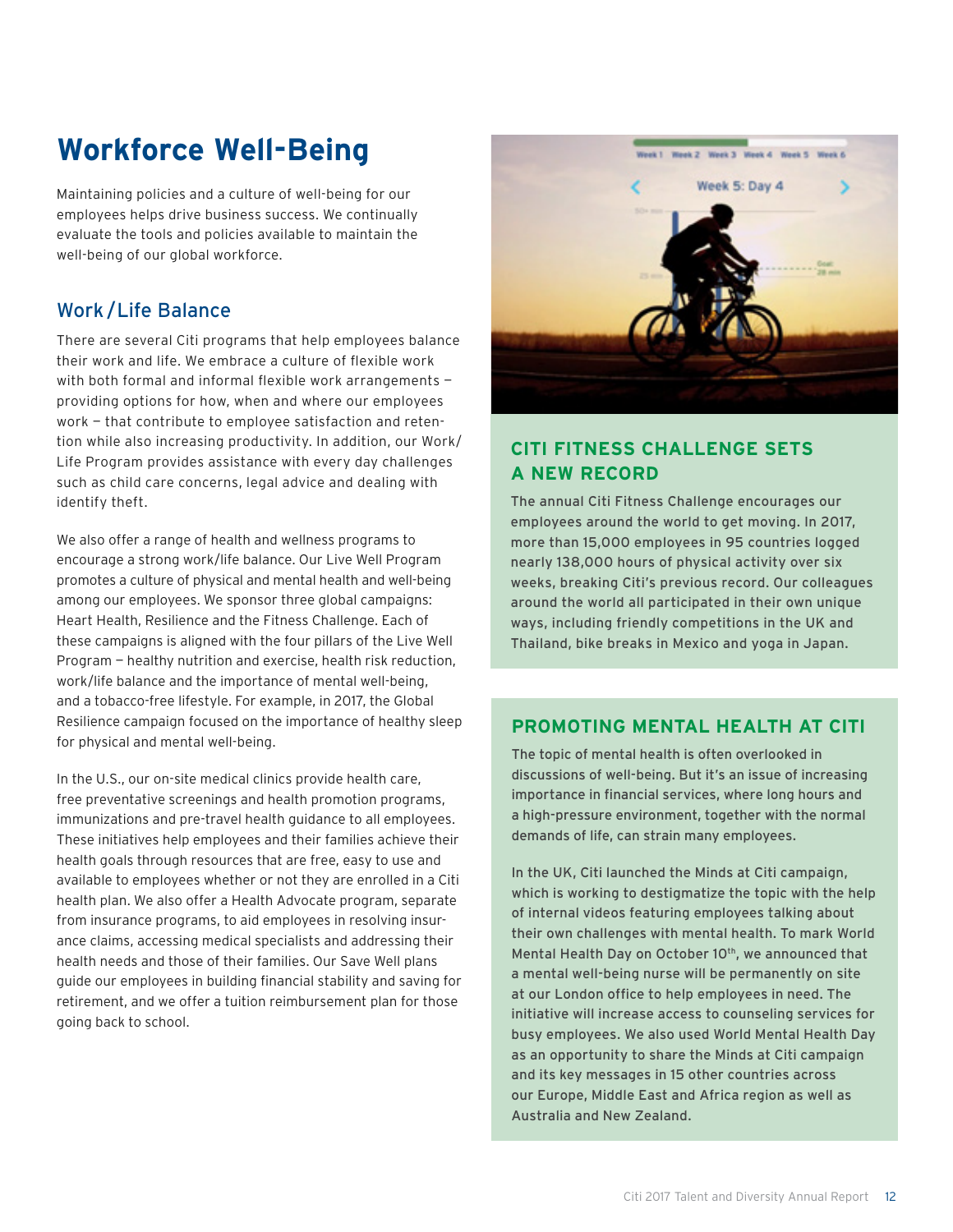## Citi Benefits and Family Life

Supporting employees in their family life is an important part of workforce well-being. We offer family support through a range of programs. For example, for our U.S. workforce, we provide paid pregnancy and parental bonding leaves, which provide job protection above and beyond the requirements of the federal Family and Medical Leave Act. Negotiated rates are also available for dependent care. In addition, we offer the Bright Horizons Special Needs program, which provides online resources for parents in the U.S. with special needs children and subsidized dependent care when work-related issues disrupt regular schedules. We also offer a college coach to help families and their children navigating the post-secondary education admissions process.

## Volunteerism

Mobilizing our human capital is central to our goals of creating shared value and supporting communities where individuals and families can thrive. We provide our employees with the resources and tools to engage in meaningful volunteer opportunities in the communities in which they live and work. In 2017, Citi employee volunteers contributed over 1 million volunteer hours in communities around the world. They used their professional skills, expertise and time volunteering with community organizations to support a range of projects, from traditional hands-on activities to skills-based volunteering. These employee engagement efforts with community organizations often complement financial support from Citi and the Citi Foundation. For example, we piloted the Citi Skills Sprint at Kingsborough Community College in New York, where Citi employees helped students map out their academic and career paths. See our [2017 Global Citizenship Report](http://www.citigroup.com/citi/about/citizenship/) to learn more about how our employees are helping Citi and the Citi Foundation fulfill our commitment to support the career readiness of young people.

While Citi employees volunteer year-round, Global Community Day, our annual day of service for employees, friends and family, is an important way in which we collectively deepen relationships with our communities. In 2017, more than 100,000 volunteers participated in events held in more than 500 cities across 91 countries.

## **CHAMPIONING COMMUNITY ORGANIZATIONS IN INDIA**

Since 2015, Citi India has implemented the Corporate Social Responsibility (CSR) Champions program to encourage a culture of leadership through volunteering. Senior leaders are paired with local nonprofit partners across India to raise awareness within Citi of the nonprofit organizations' efforts and to use their knowledge, expertise and leadership to help each organization reach its goals and deepen its impact. CSR Champions advise nonprofits on steps to improve their organizations, providing guidance on topics such as governance, financial planning and process improvement, and on strategies for improving programming. Additionally, CSR Champions partner with Citi colleagues to evaluate our relationship with each organization and provide recommendations on deepening engagement. Through these relationships, Citi India senior leaders model a culture of leadership and encourage employees to live our values.



*Citi India CSR Champions with Citi senior leaders*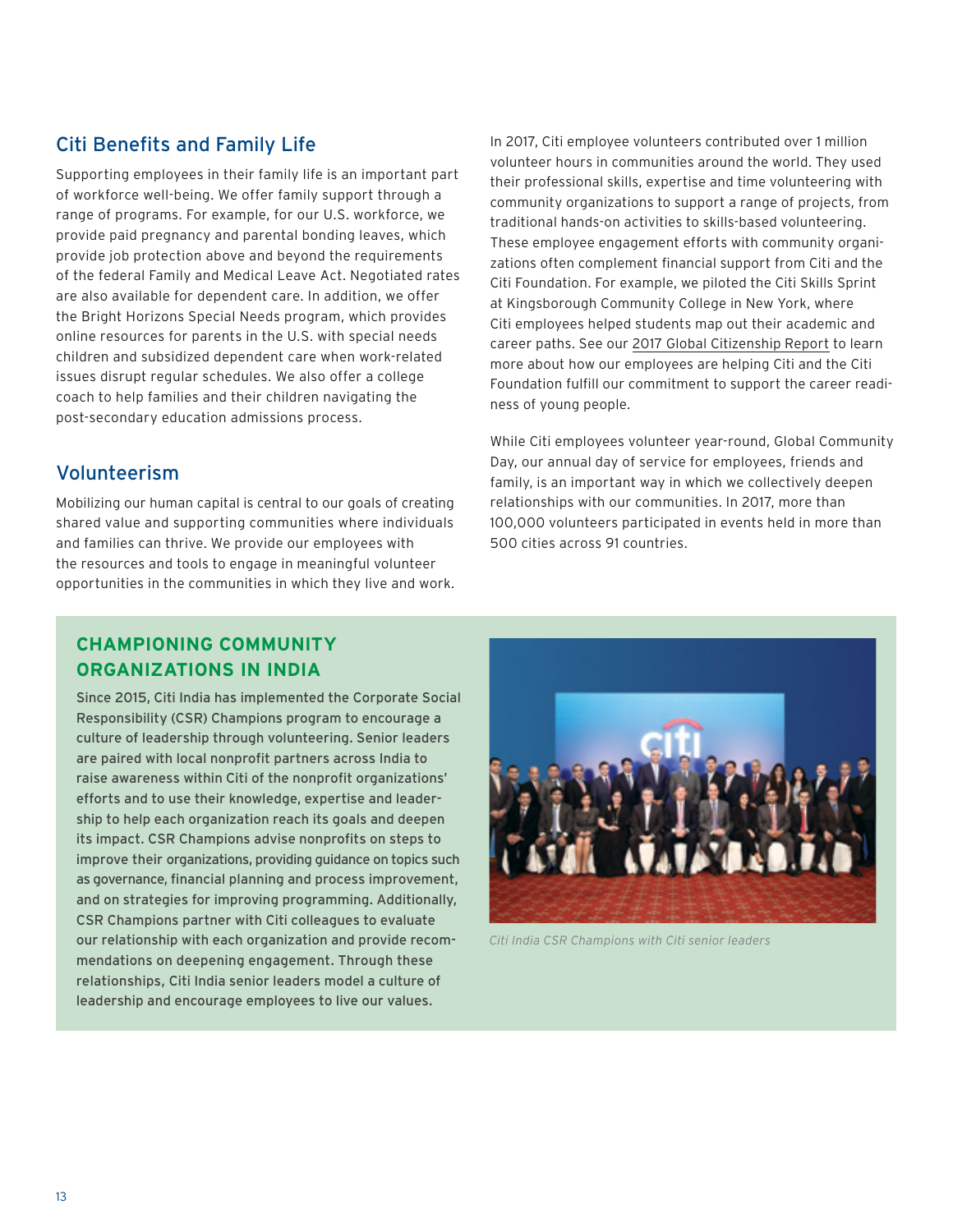## **SERVICE AND SKILLS**

Engaging with the communities where we live and work is vital to our business success. It's also a valuable employee development and retention tool. In a survey of our summer analysts, almost 75 percent indicated that they want to work for a firm whose values aligned with their own and that provides opportunities to volunteer. In response to what we've heard from our junior bankers, we've evolved our volunteerism offerings to include more immersive experiences, including Volunteer Africa and Service Year. We believe these experiences enable our junior bankers to become better professionals and more well-rounded individuals.

Launched in 2016, Volunteer Africa is an initiative that connects microentrepreneurs in Africa with Citi employee volunteers from select global ICG businesses. In 2017, 24 junior bankers spent five weeks in Uganda applying their professional knowledge and skills to benefit a group of 16 entrepreneurs. The goal of the program is to help grow the businesses and create much-needed jobs in the local community. The entrepreneurs are also able to pitch for investment from Citi through a dedicated fund established by the bank.

Service Year, an innovative program established by Citi in 2016 for New York City-based employees, offers selected university graduates who have accepted a full-time offer with Citi the opportunity to defer that offer for one-year



*Citi volunteers, employees and community partners, as part of the 2017 Volunteer Africa program*

to work in a strategic role at a nonprofit of their choice. With a guaranteed return to Citi after their year of service, participants come away with valuable leadership skills and fulfilling community service experiences, and the nonprofits benefit from the skills and expertise of some of our best and brightest. Given the success of the program thus far, we hope to expand the initiative to additional cities in the coming year.

### **WHAT'S AHEAD**

Achieving our goals on talent and diversity will require active engagement at all levels of the company. We will continue to use data to inform our efforts and engage stakeholders that keep us accountable. At the start of 2018, Citi signed on to the CEO Action for Diversity & Inclusion (CEO Action), joining more than 350 CEOs and presidents committed to driving policy changes and practices in their companies that help increase diversity, including the widespread availability of unconscious bias training, which is now being rolled out to all Citi employees in 2018.

We will also continue working with the UN on initiatives that advance gender equality, including with Citi senior leaders serving on the UN High Level Panel on Women's Economic Empowerment and the UN Women's Global Innovation Coalition for Change. In 2018, Citi signed the UN Women's Empowerment Principles (WEP), which promotes the equal and full inclusion of women in society, the economy and in the workplace.